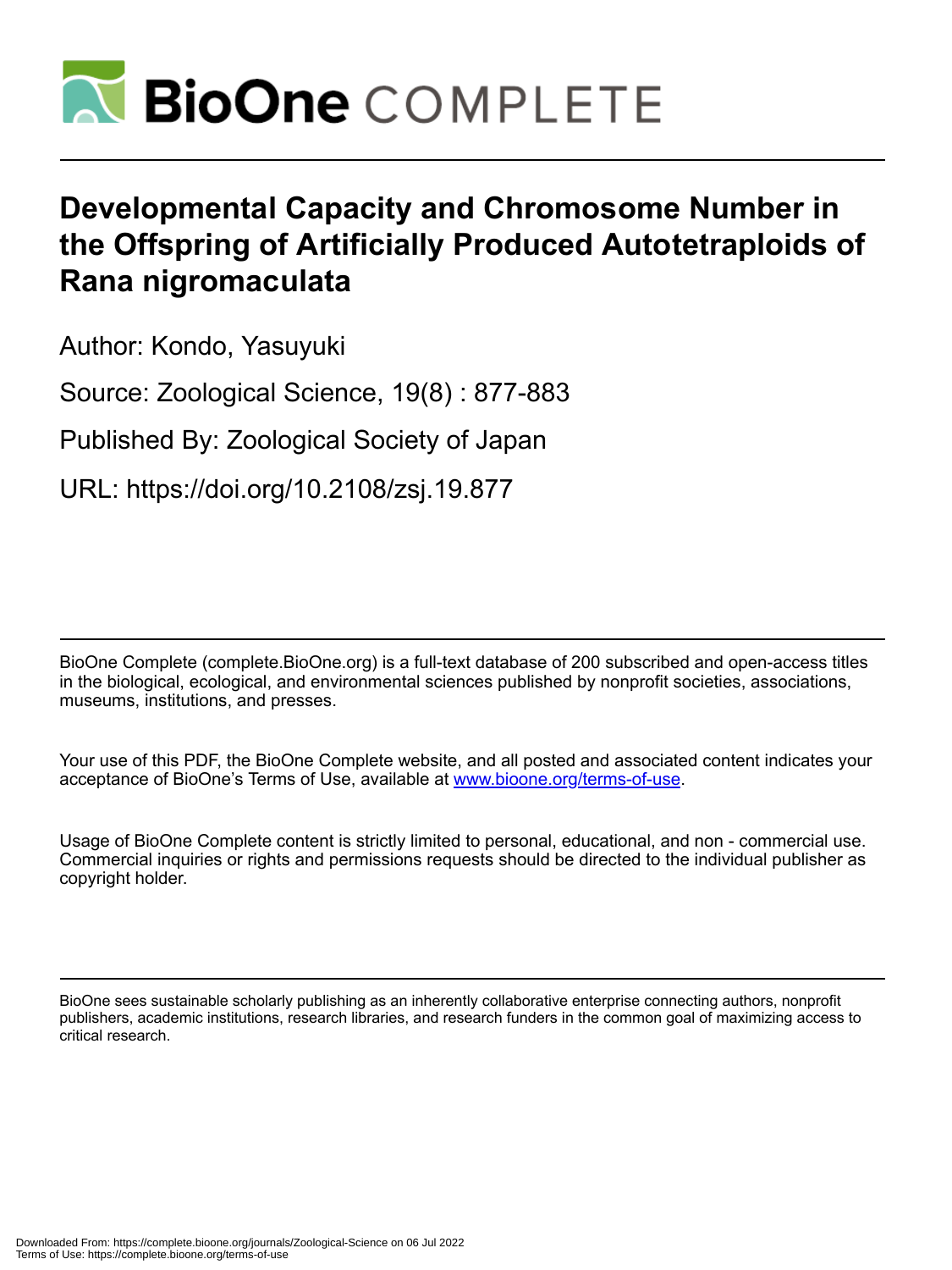# **Developmental Capacity and Chromosome Number in the Offspring of Artificially Produced Autotetraploids of** *Rana nigromaculata*

Yasuyuki Kondo\*

*Institute for Amphibian Biology, Graduate School of Science, Hiroshima University, Higashihiroshima 739-8526, Japan*

**ABSTRACT**—A large number of autotetraploids of *Rana nigromaculata* were produced in order to assess their developmental capacity and chromosome number in their offspring. An original autotetraploid male was first produced by transplanting a nucleus from an embryo (triploid) into an unfertilized egg. Next, eggs were inseminated with sperm of the autotetraploid male, then cold-treated to obtain first-, second-, and third-generation offspring. According to an investigation of the chromosome numbers of the tadpoles by the tail-tip squash method, the three generations of offspring included many tetraploids (50–80%), as well as some diploids, triploids, hexaploids and mosaics at the early tadpole stage. In addition, several percent of the second- and third-generation offspring were found to be aneuploids. Evidently, a complete set of diploid chromosomes was not precisely transferred to all of the next-generation offspring from the sperm of the artificially produced autotetraploid males. These observations suggest that there were some abnormalities in the course of spermatogenesis in the male autotetraploid frogs.

**Key words**: amphibia, polyploid, chromosome number, developmental capacity, nuclear transplantation

# **INTRODUCTION**

It has proven to be very difficult to artificially produce mature tetraploid amphibians, in spite of exhaustive efforts taken by investigators from as far back as the 1940's. While it has been possible to obtain embryos of polyploid amphibians for quite some time, difficulties in nurturing tadpoles or juvenile animals in the laboratory thwarted all attempts to rear amphibians to full adulthood until 1949.

Humphrey and Fankhauser (1949) were the first to produce mature autotetraploid amphibians in their experiments using *Ambystoma mexicanum*. Thereafter, mature autotetraploids were obtained in *Xenopus laevis* by Gurdon (1959), in *Rana japonica* by Kawamura *et al*. (1960, 1963b), and in *Pleurodeles wartl* by Beetschen (1962, 1967). In each of these cases, only a very small number of tetraploid amphibians was obtained. In the most recent experiments, Kawamura and Nishioka (1960, 1963a) and Nishioka and Okumoto (1983) obtained fairly fertile allotetraploids (amphidiploids) between *R. porosa brevipoda* and *R. nigromaculata*, and between *R. nigromaculata* and *R. plancyi chosenica*. Kawamura *et al*. (1983) produced autotetraploids of *R. porosa*

\* Corresponding author: Tel. +81-824-24-7323; FAX. +81-824-24-0739. E-mail: ikondo@hiroshima-u.ac.jp

*brevipoda* and *R. nigromaculata* by mating autotriploid females with diploid males. The former autotetraploids died after metamorphosis, but the latter were reared to three males (0.1% of treated eggs) that survived to sexual maturity. Mating with these males was not attempted.

In the present study, the author attempted to produce autotetraploids of *R. nigromaculata*, examine their fertility, and establish a procedure for producing and maintaining the autotetraploidy through several generations. Moreover, he investigated the chromosome numbers of the offspring produced from fertilized eggs with autotetraploid males.

#### **MATERIALS AND METHODS**

Males and females of the Japanese pond frog *R. nigromaculata* Hallowell (2n=26) were collected from Hiro, Kure City, Hiroshima Prefecture. The following procedures were carried out to produce autotetraploid frogs (Fig. 1).

(1) Production of an original autotetraploid male

Ovulation was stimulated by cutaneous implantation of pituitary glands. Sperm suspension was prepared by anesthetizing and sacrificing a field-caught male and macerating its testes in dechlorinated tap water. Artificially inseminated eggs were refrigerated for 2.5 hr at 2°C to suppress the extrusion of their second polar bodies and make triploid embryos (Fankhauser and Griffiths, 1939; Nishioka, 1972). When these embryos developed into the late blastula stage, a single sub-surface cell nucleus from the blastula embryo was transplanted into each unfertilized egg (Briggs and King, 1952;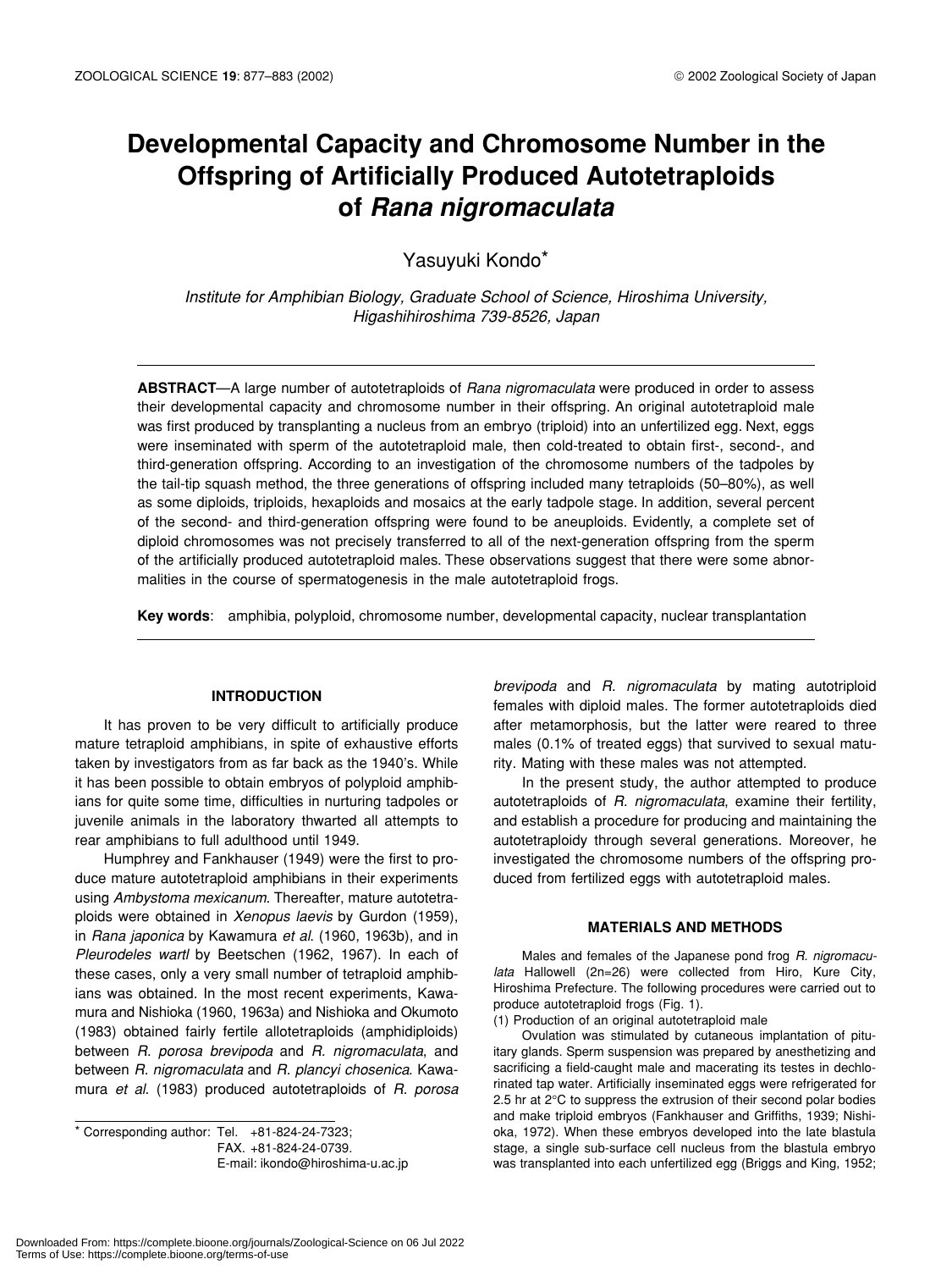Kondo, 1978). These transplanted eggs were then reared carefully and were bred to the later stage. At the early tadpole stage, the number of chromosomes was examined by the squash method after water-pretreatment of the tail-tips (Makino and Nishimura, 1952). Only one tadpole grew up to become a mature male frog. (2) Production of the first-, second-, and third-generation offspring of autotetraploid *R. nigromaculata*

To obtain the first-generation autotetraploids, eggs from a field-caught female were inseminated with the sperm from an anes-



**Fig. 1.** Diagrams illustrating methods for producing offspring of normal control diploids (A) and the first-, second- and third-generation offspring of autotetraploids (B) in *R. nigromaculata*. See the text in details.

thetized autotetraploid male, and then refrigerated to suppress the extrusion of their second polar bodies. Only tadpoles confirmed to be tetraploidy were reared until maturation.

The second-generation offspring were produced by mating seven field-caught females with seven autotetraploid males of the first-generation offspring, and the third-generation offspring were produced by mating nine females of diploid control offspring with five autotetraploid males of the second-generation offspring.

The tadpoles were fed on boiled spinach outdoors until metamorphosis, then the metamorphosed frogs were fed on crickets in a room.

In this paper, the acronyms NN, NNN, and NNNN are used to denote autodiploids, autotriploids, and autotetraploids of *R. nigromaculata,* respectively.

#### **RESULTS**

# (1) An autotetraploid male parent

Several brothers from blastulae whose nuclei had been transplanted into unfertilized eggs were bred until the early tadpole stage, then their tail-tips were squashed to examine the ploidy and number of chromosomes. As expected, they were triploids possessing three genome sets consisting of five large and eight small chromosomes (Nishioka, 1972). This strongly suggested that the transplanted nucleus was also triploidy. Moreover, according to the chromosome count, a tadpole produced by nuclear transplantation was exactly tetraploid, having four genome sets consisting of five large and eight small chromosomes. This tadpole attained sexual maturity and grow to become a healthy male with a body length of 65mm.

# (2) The first-generation offspring

A total of 552 eggs from one field-caught female were fertilized with the sperm of testes taken from the abovementioned autotetraploid male in an anesthetized condition, and then refrigerated shortly after insemination. The developmental capacity of the first-generation offspring is presented in Table 1. In an analysis of the ploidy of 29 normally feeding tadpoles, 24 (82.8%) tadpoles were tetraploids, one was diploid, two were triploids, and the remaining two were diplo-tetraploid and triplo-pentaploid mosaics (Table 2). Eighteen of 24 tetraploid tadpoles completed metamorphosis and attained sexual maturity. There were nine females and nine males. Among the control diploid, autotriploid, and autotetraploid frogs of each sex, there were no differences in body sizes (64–67mm) or color pattern (Fig. 2).

Table 1. Developmental capacity of the 1st-generation offspring produced from the eggs refrigerated shortly after insemination with sperm of an autotetraploid male and the controls

| Parents   |             | Treatment | No. of | No. of    | No. of             | No. of              | No. of                              | No. of            |
|-----------|-------------|-----------|--------|-----------|--------------------|---------------------|-------------------------------------|-------------------|
| Female    | Male        | of eggs   | eggs   | cleavages | hatched<br>embryos | feeding<br>tadpoles | metamorphosed<br>frogs <sup>*</sup> | matured<br>frogs* |
| ΝN        | <b>NNNN</b> | Refrig.   | 522    | 170(30.8) | 46(8.3)            | 31(5.6)             | 18(3.5)                             | 18(3.5)           |
| <b>NN</b> | <b>NNNN</b> | None      | 151    | 55(36.4)  | 49(34.4)           | 45(32.5)            | 26(17.2)                            | 26(17.2)          |
| ΝN        | ΝN          | None      | 142    | 138(97.2) | 116(81.7)          | 98(69.0)            | 71(50.0)                            | 71(50.0)          |

\*: Numerals show the number of tetraploid individuals in experimental series.

Parentheses indicate the percentages for total eggs.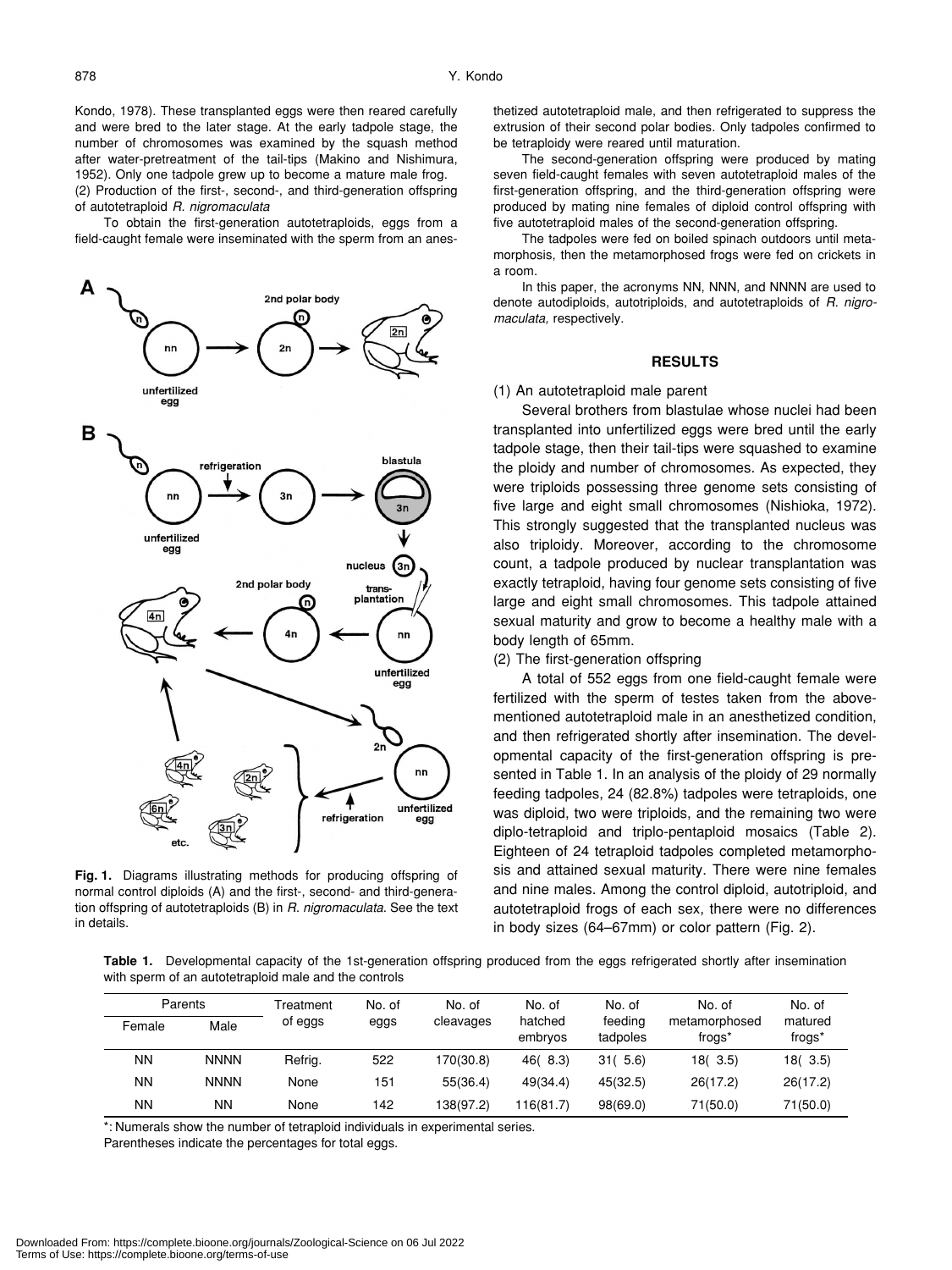**Table 2.** Ploidy of feeding tadpoles of the 1st-generation offspring and the controls

| Parents   |             | Treatment | No. of   | No. of chromosomes |      |       |         |         |  |  |  |  |  |
|-----------|-------------|-----------|----------|--------------------|------|-------|---------|---------|--|--|--|--|--|
| Female    | Male        | of eggs   | analyzed | 26                 | 39   | 52    |         | Mosaics |  |  |  |  |  |
|           |             |           | tadpoles | (2n)               | (3n) | (4n)  | $2n+4n$ | $3n+5n$ |  |  |  |  |  |
| <b>NN</b> | <b>NNNN</b> | Refrig.   | 29       |                    | 2    | 24    |         |         |  |  |  |  |  |
|           |             |           |          | 3.4%               | 6.9% | 82.8% | 3.4%    | 3.4%    |  |  |  |  |  |
| <b>NN</b> | <b>NNNN</b> | None      | 30       | 0                  | 30   | 0     | 0       | 0       |  |  |  |  |  |
| <b>NN</b> | <b>NN</b>   | None      | 30       | 30                 | 0    | 0     | 0       | 0       |  |  |  |  |  |



**Fig. 2.** Mature control diploid (A, D), control autotriploid (B, E) and the first-generation autotetraploid *R. nigromaculata* (C, F). A, B and C are females and D, E and F are males. There was no difference among diploid, autotriploid and autotetraploid frogs in appearance. Scale bar represents 1cm.

**Table 3.** Developmental capacity of the 2nd-generation offspring produced from the eggs refrigerated shortly after insemination with sperm of autotetraploid males and the controls

|                 | Parents             | Treatment | No. of | No. of     | No. of             | No. of              | No. of                  | No. of            |
|-----------------|---------------------|-----------|--------|------------|--------------------|---------------------|-------------------------|-------------------|
| Female          | Male                | of eggs   | eggs   | cleavages  | hatched<br>embryos | feeding<br>tadpoles | metamorphosed<br>frogs* | matured<br>frogs* |
| NN <sub>1</sub> | NNNN <sub>1</sub>   | Refrig.   | 697    | 119(17.7)  | 67(9.6)            | 54(7.7)             | 37(5.3)                 | 29(4.2)           |
| NN <sub>2</sub> | NNNN <sub>2</sub>   | Refrig.   | 750    | 229(30.5)  | 162(21.6)          | 83(11.1)            | 40(5.3)                 | 14(1.9)           |
| NN2,3,4         | NNNN3               | Refrig.   | 1815   | 230(12.7)  | 144(7.9)           | 101(5.6)            | 74(4.1)                 | 38(2.1)           |
| NN <sub>5</sub> | NNNN4               | Refrig.   | 290    | 2.1)<br>6( | 2(0.7)             | 1(0.3)              | 1(0.3)                  | 0                 |
| NN <sub>6</sub> | NNNN <sub>5</sub>   | Refrig.   | 1069   | 221(20.7)  | 174(16.3)          | 125(11.7)           | 83(7.8)                 | 36(3.4)           |
| NN <sub>7</sub> | NNNN <sub>6</sub>   | Refrig.   | 945    | 41(4.3)    | 17(1.8)            | 13(1.4)             | 4(4.2)                  | 3(3.2)            |
| NN <sub>7</sub> | NNNN7               | Refrig.   | 498    | 4(0.8)     | 2(0.4)             | 2(0.4)              | 2(0.4)                  | 2(4.0)            |
|                 | Total               |           | 6064   | 850(14.0)  | 568(9.4)           | 379(6.3)            | 241(4.0)                | 122(2.0)          |
| <b>NN1-7</b>    | NNNN <sub>1-7</sub> | None      | 524    | 174(33.2)  | 164(31.3)          | 164(31.3)           | 28                      | 24                |
| <b>NN1-7</b>    | NN <sub>1</sub>     | None      | 320    | 304(95.0)  | 212(66.3)          | 212(66.3)           | 28                      | 27                |

\*: In experimental series, numerals show the number of tetraploid individuals. In control series, 30 feeding tadpoles were bred and numerals show the number of metamorphosed and matured frogs derived from these 30 tadpoles. Parentheses indicate the percentages for total eggs.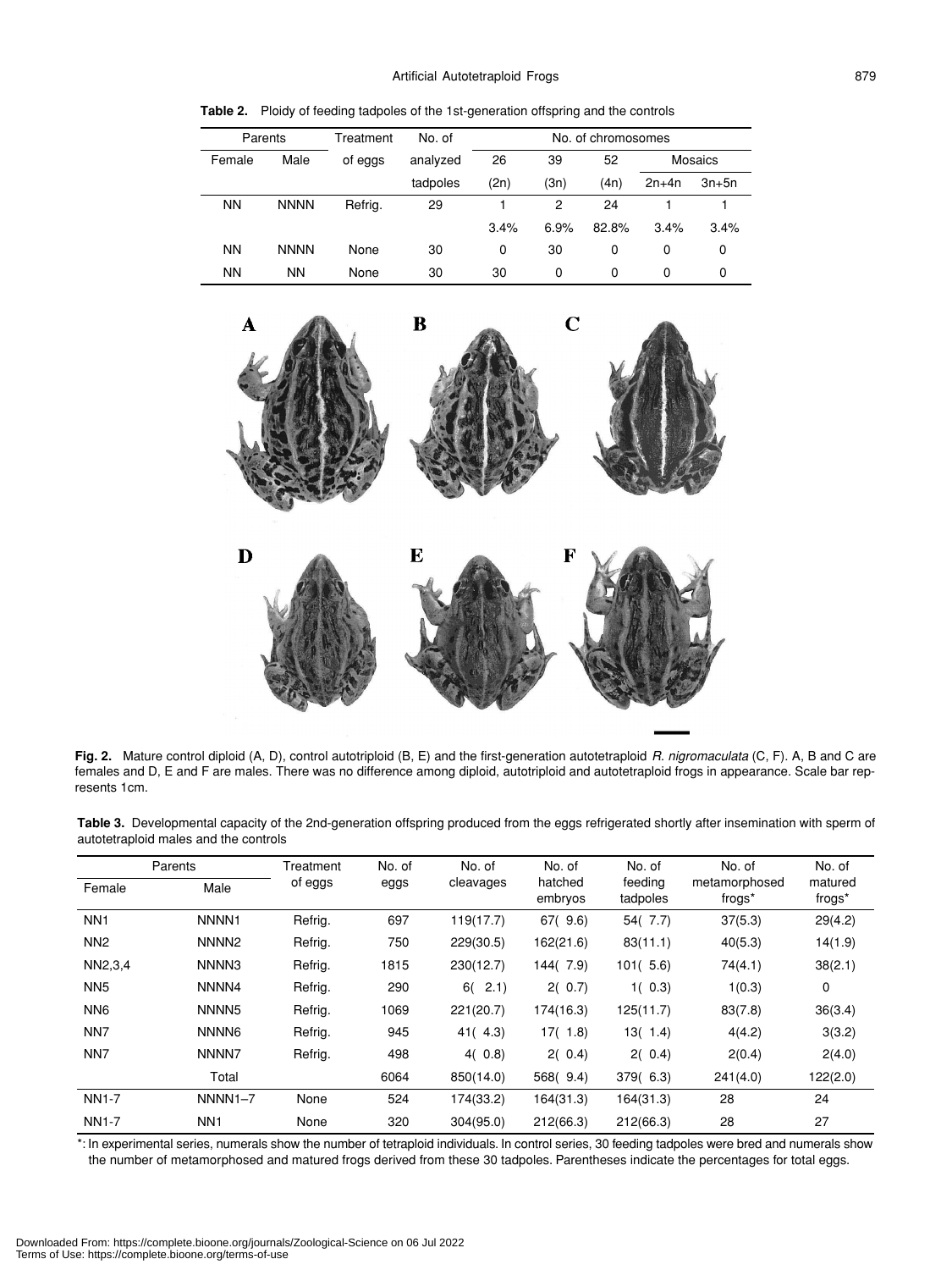# (3) The second-generation offspring

A total of 6,064 eggs from seven field-caught females were fertilized with the sperm of seven autotetraploid males of the first-generation offspring and then refrigerated shortly after insemination. Table 3 shows the developmental capacity of the second generation. In total, 379 (6.3%) embryos developed into normally feeding tadpoles.

According to a chromosomal analysis on 364 of 379 normal tadpoles, 272 (74.7%) tadpoles were tetraploids, 30 (8.2%) were diploids, two (0.5%) were triploids, three (0.8%) were hexaploids, nine (2.5%) were aneuploids, and the remaining 48 (13.2%) were mosaics. The nine aneuploids consisted of five hypotetraploids [including two (4n-3), one (4n-2), and two (4n-1)] and four hypertetraploids [including two (4n+1), one (4n+2) and one (4n+3)]. The other 48 tadpoles consisted of one (2n+4n), 41 (2n+6n), and six (3n+5n) mosaics (Table 4, Fig. 3).

Of the 272 tetraploid tadpoles, 241 (88.6%) completed metamorphosis and 122 (44.9%) attained sexual maturity. Of a total 202 juvenile and mature frogs analyzed, 152 (75.2%) were females and 50 (24.8%) were males.

(4) The third-generation offspring

The nine females used for the production of the thirdgeneration offspring were derived from the diploid control offspring of the first generation. Of these nine females, five (Nos. 1–5) were mated with three autotetraploid males (Nos.

**Table 4.** Number of chromosomes of feeding tadpoles of the 2nd-generation offspring and the controls

| Parents         |                     | Treatment | No. of         | No. of chromosomes |      |                |       |           |      |         |                |         |  |
|-----------------|---------------------|-----------|----------------|--------------------|------|----------------|-------|-----------|------|---------|----------------|---------|--|
| Female          | Male                | of eggs   | analyzed       | 26                 | 39   | $49 - 51$      | 52    | $53 - 55$ | 78   |         | <b>Mosaics</b> |         |  |
|                 |                     |           | tadpoles       | (2n)               | (3n) | $(4n-)$        | (4n)  | $(4n+)$   | (6n) | $2n+4n$ | $2n+6n$        | $3n+5n$ |  |
| NN <sub>1</sub> | NNNN <sub>1</sub>   | Refrig.   | 54             | 4                  | 0    | 0              | 40    | 0         | 0    | 0       | 10             | 0       |  |
| NN <sub>2</sub> | NNNN <sub>2</sub>   | Refrig.   | 81             | 13                 |      | 0              | 56    | 0         |      | 0       | 9              |         |  |
| NN2,3,4         | NNNN3               | Refrig.   | 96             | 5                  |      | $\overline{c}$ | 82    | 2         | 0    |         | 2              | 2       |  |
| NN <sub>5</sub> | NNNN4               | Refrig.   |                | 0                  | 0    | 0              | 1     | 0         | 0    | 0       | 0              | 0       |  |
| NN <sub>6</sub> | NNNN <sub>5</sub>   | Refrig.   | 118            | 4                  | 0    | 3              | 87    | 2         | 2    | 0       | 16             | 3       |  |
| NN7             | NNNN6               | Refrig.   | 12             | 4                  | 0    | 0              | 4     | 0         | 0    | 0       | 4              | 0       |  |
| NN7             | NNNN7               | Refrig.   | $\overline{c}$ | 0                  | 0    | 0              | 2     | 0         | 0    | 0       | $\Omega$       | 0       |  |
|                 | Total               |           | 364            | 30                 | 2    | 5              | 272   | 4         | 3    |         | 41             | 6       |  |
|                 |                     |           |                | 8.2%               | 0.5% | 1.4%           | 74.7% | 1.0%      | 0.8% |         | 48(13.2%)      |         |  |
| <b>NN1-7</b>    | NNNN <sub>1-7</sub> | None      | 30             | 0                  | 30   | 0              | 0     | 0         | 0    | 0       | $\Omega$       | 0       |  |
| <b>NN1-7</b>    | NN <sub>1</sub>     | None      | 30             | 30                 | 0    | 0              | 0     | 0         | 0    | 0       | 0              | 0       |  |



**Fig. 3.** Karyotypes of a control diploid (A), an autotetraploid (B), and an aneuploid (C) of the second-generation offspring observed by the tailtip squash method. Karyotype of the autotetraploid (B) possessed four genome sets consisting of five large (Nos. 1–5) and eight small chromosomes (Nos. 6–13). One of chromosome No. 8 and two of chromosome No. 11 were lost in the karyotype of the hypotetraploid (4n-3) (C). Scale bar represents 10 um.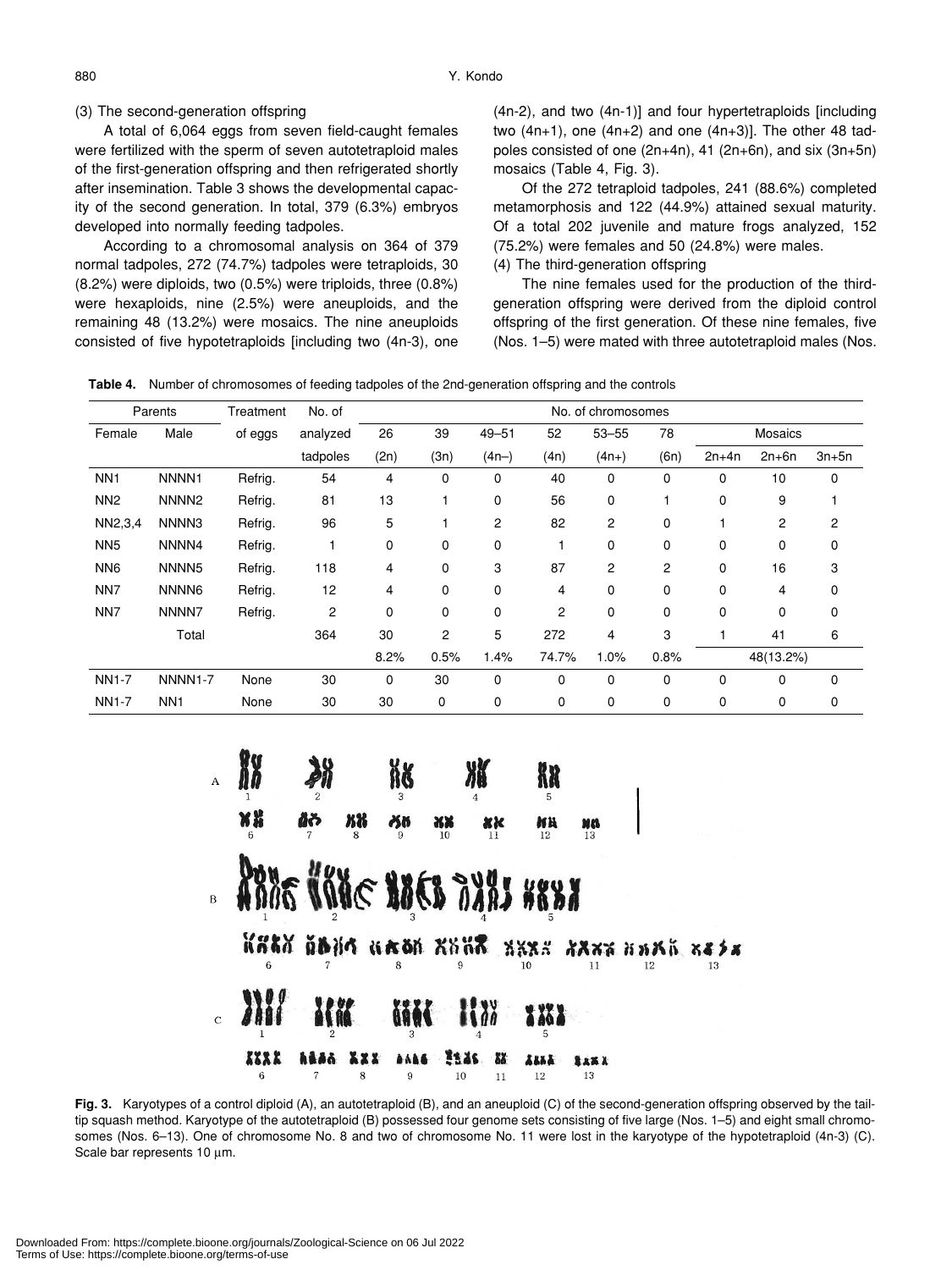|                    | Parents           | Treatment | No. of            | No. of     | No. of             | No. of              | No. of                  | No. of            |  |
|--------------------|-------------------|-----------|-------------------|------------|--------------------|---------------------|-------------------------|-------------------|--|
| Female             | Male              | of eggs   | cleavages<br>eggs |            | hatched<br>embryos | feeding<br>tadpoles | metamorphosed<br>frogs* | matured<br>frogs* |  |
| NN <sub>1</sub>    | NNNN <sub>1</sub> | Refrig.   | 1208              | 37(3.1)    | 25(2.1)            | 20(1.7)             | 8(0.7)                  | 4(0.0)            |  |
| NN <sub>2</sub> ,3 | NNNN <sub>2</sub> | Refrig.   | 2628              | 1147(34.7) | 543(16.4)          | 528(15.9)           | 220(8.4)                | 180(3.8)          |  |
| NN4,5              | NNNN3             | Refrig.   | 2784              | 1371(49.2) | 913(32.8)          | 890(32.0)           | 244(8.8)                | 219(7.8)          |  |
| <b>NN6,7</b>       | NNNN4             | Refrig.   | 1112              | 294(26.4)  | 179(16.1)          | 155(13.9)           | 62(5.6)                 | 31(2.8)           |  |
| <b>NN8.9</b>       | NNNN <sub>5</sub> | Refrig.   | 1400              | 219(15.6)  | 128(9.1)           | 115(8.2)            | 41(2.9)                 | 32(2.3)           |  |
|                    | Total             |           | 9132              | 3070(33.6) | 1788(19.6)         | 1708(18.7)          | 575(6.3)                | 466( 5.1)         |  |
| NN <sub>1</sub>    | NNNN <sub>1</sub> | None      | 107               | 6(5.6)     | 4(3.7)             | 4(3.7)              | 3(2.8)                  | 1(0.9)            |  |
| NN <sub>2</sub> ,3 | NNNN <sub>2</sub> | None      | 222               | 135(60.8)  | 102(45.9)          | 98(44.1)            | 89(40.1)                | 79(35.6)          |  |
| NN4,5              | NNNN3             | None      | 241               | 197(81.7)  | 121(50.2)          | 121(50.2)           | 120(49.8)               | 115(47.7)         |  |
|                    | Total             |           | 570               | 338(59.3)  | 227(39.8)          | 223(39.1)           | 212(37.2)               | 195(34.2)         |  |

**Table 5.** Developmental capacity of the 3rd generation offspring produced from the eggs refrigerated shortly after insemination with sperm of autotetraploid males and the controls

\*: Numerals show the number of tetraploid individuals in experimental series.

Parentheses indicate the percentages for total eggs.

**Table 6.** Number of chromosomes of feeding tadpoles of the 3rd-generation offspring and the contro

|                    | Parents           | Treatment | No. of   |       | No. of chromosomes |         |         |           |           |         |           |             |      |       |                   |                |                |
|--------------------|-------------------|-----------|----------|-------|--------------------|---------|---------|-----------|-----------|---------|-----------|-------------|------|-------|-------------------|----------------|----------------|
| Female             | Male              | of eggs   | analyzed | 26    | 27,28              | 37,38   | 39      | $40 - 42$ | $49 - 51$ | 52      | $53 - 55$ | 65          | 78   |       |                   | <b>Mosaics</b> |                |
|                    |                   |           | tadpoles | (2n)  | $(2n+)$            | $(3n-)$ | (3n)    | (3n+)     | $(4n-)$   | (4n)    | $(4n+)$   | (5n)        | (6n) | 2n+4n |                   | 2n+6n 3n+5n    | Others         |
| NN <sub>1</sub>    | NNNN <sub>1</sub> | Refrig.   | 20       |       | 0                  |         |         | 0         | 0         | 14      | 0         | 0           | 0    | 0     | 2                 | 0              |                |
| NN <sub>2</sub> ,3 | NNNN <sub>2</sub> | Refrig.   | 337      | 17    | 0                  | 2       | 34      | 2         | 0         | 227     | 2         | 0           | 2    | 9     | 31                | 4              | $\overline{7}$ |
| NN4,5              | NNNN3             | Refrig.   | 568      | 28    | 3                  | 5       | 197     | 4         | 8         | 246     | 10        | 0           |      | 26    | 38                | 2              | 0              |
| NN6,7              | NNNN4             | Refrig.   | 111      | 21    | 0                  |         |         | 0         |           | 62      | 0         | 0           | 0    | 6     | $12 \overline{ }$ | 0              |                |
| NN8,9              | NNNN <sub>5</sub> | Refrig    | 92       | 17    | 2                  | 0       | 18      | 0         |           | 41      | 0         |             | 0    | 3     | 9                 | 0              | 0              |
|                    | Total             |           | 1128     | 84    | 5                  | 9       | 257     | 6         | 10        | 590     | 12        |             | 3    | 44    | 92                | 6              | 9              |
|                    |                   |           |          | (7.4% |                    |         | (22.8%) |           |           | (52.3%) |           |             |      |       |                   | 151(13.4%)     |                |
| NN <sub>3</sub>    | NNNN <sub>2</sub> | None      | 40       | 0     | 0                  | 0       | 40      | 0         | 0         | 0       | 0         | $\mathbf 0$ | 0    | 0     | 0                 | 0              | 0              |

1–3) derived from the male No. 2 used to produce the second generation, and the other four females (Nos. 6–9) were mated with two autotetraploid males (Nos. 4 and 5) derived from the male No. 5 used to obtain the second generation. A total of 9,132 eggs were fertilized with the sperm of autotetraploid males and refrigerated shortly after insemination to block the extrusion of their second polar bodies. Table 5 shows the developmental capacity of the third generation. In total, 1,708 (18.7%) embryos developed into normally feeding tadpoles.

A chromosomal examination of 1,128 of the 1,708 normal tadpoles revealed 590 (52.3%) tetraploids, 84 (7.4%) diploids, 257 (22.8%) triploids, one (0.1%) pentaploid, and three (0.3%) hexaploids. The remaining 193 tadpoles were 42 (3.7%) aneuploids and 151 (13.4%) mosaics. The 42 aneuploids consisted of five (0.4%) hyperdiploids [including three  $(2n+1)$  and two  $(2n+2)$ ], nine  $(0.8\%)$  hypotriploids [including five  $(3n-2)$  and four  $(3n-1)$ ], six  $(0.5%)$  hypertriploids [including three (3n+1), one (3n+1), and two (3n+3)], 10 (0.9%) hypotetraploids [including two (4n-3), two (4n-2), and six (4n-1)], and 12 (1.1%) hypertetraploids [including six (4n+1), five (4n+2), and one (4n+3)]. The remaining 151 individuals consisted of  $44$  ( $2n+4n$ ),  $92$  ( $2n+6n$ ), six ( $3n+5n$ ), and nine (3n+4n, 2n+3n+4n+5n, and others) mosaics (Table 6).

Of the 590 tetraploid tadpoles, 575 (97.5%) completed metamorphosis and 466 (79.0%) of the frogs attained sexual maturity. Of a total 511 of analyzed juvenile and mature frogs, there were 328 (64.2%) females and 183 (35.8%) males.

#### **DISCUSSION**

The present results on *R. nigromaculata* show that this species was able to produce next-generation autotetraploids from more than half of the total eggs used by consecutive procedures of nuclear transplantation of a triploid nucleus, fertilization with diploid sperm, and egg refrigeration. Numerous descendants with the same viability as the control diploids were obtained through three generations. On the other hand, a small number of mosaics and aneuploid tadpoles were also produced through the three generations. If the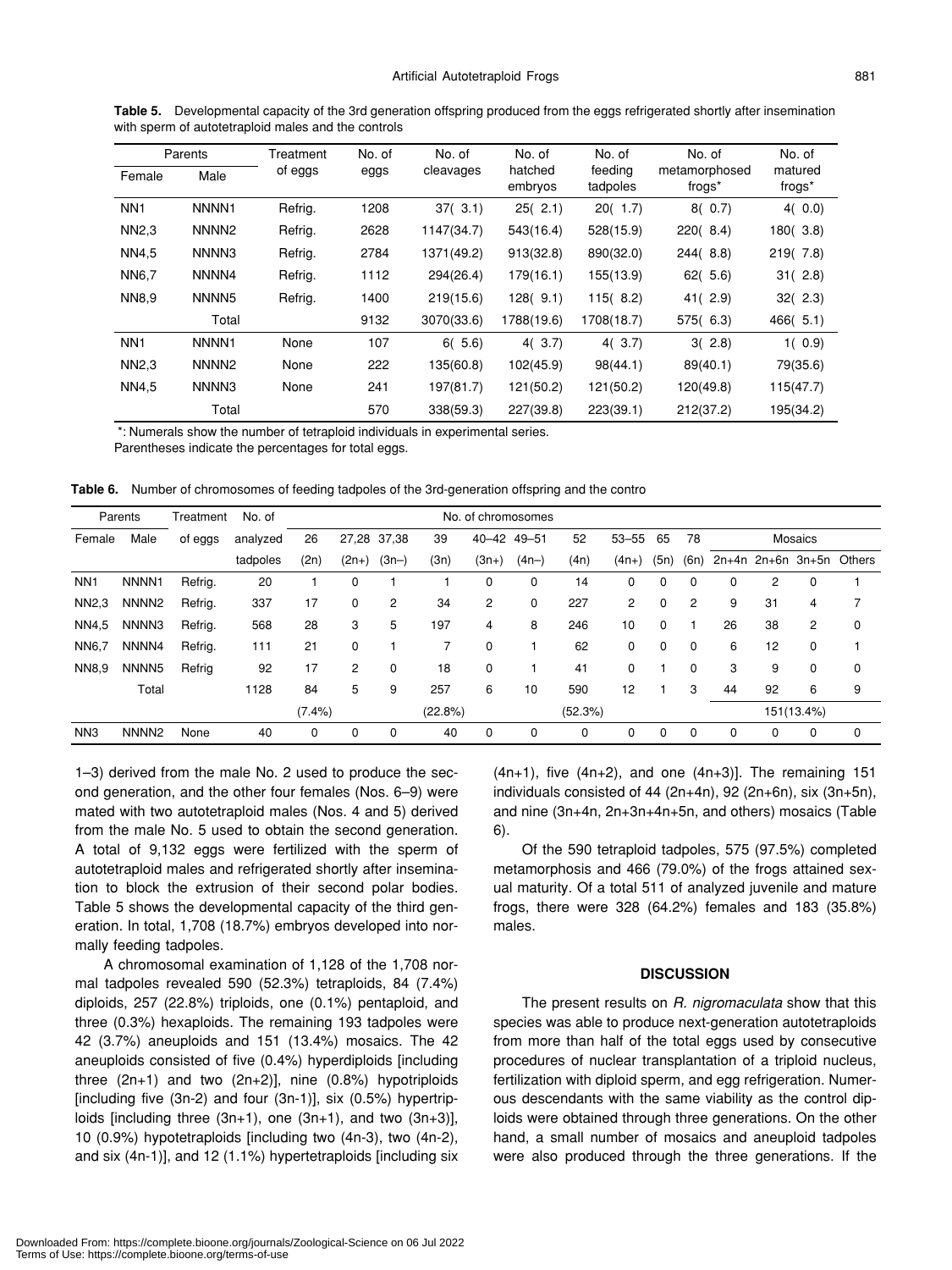aneuploids were the product of abnormal processes of meiosis in testis, it may be valuable to examine the pairing of meiotic chromosomes in the first reduction division of spermatogenesis of autotetraploid males. The autotetraploid male used for the present study developed from an egg transplanted with a triploid blastula nucleus taken from a sibling fertilized egg. That is to say, the original autotetraploid possessed three genome sets from the same mother and one genome set from a father. Fankhauser and Humphrey (1950) produced autotetraploids of *Ambystoma mexicanum* by matings between triploid females and diploid males. Kawamura and Nishioka (1960) obtained autotetraploids of *R. japonica* by two methods, i.e., nuclear transplantation of a diploid blastula nucleus into diploid fertilized eggs, or heatshock treatment of the diploid fertilized eggs before the first cleavages. If such methods can be applied to produce autotetraploids of *R. nigromaculata*, it is interesting to analyze the chromosome numbers of the offspring of autotetraploids to compare the incidence of the aneuploids among tetraploid tadpoles produced by different methods.

Autotetraploid males from the species *A. mexicanum* (Humphrey and Fankhauser, 1956; Fankhauser and Humphrey, 1959) and *X. laevis* (Gurdon, 1959) were completely sterile. Among tetraploid silkworms obtained by Vereiskaya and Astaurov (1962), amphidiploid females derived from matings between *Bombyx mori* and *B. mandarina* were as fertile as autotetraploid females of *B. mori*, while amphidiploid males from the same parentage were partly fertile, and autotetraploid males were completely sterile. In the plant kingdom, a number of artificially synthesized tetraploid plants have been reported (Myers, 1940; Lamm, 1943). A true autopolyploid is usually sterile because of improper pairing of the chromosomes at meiosis (Bell, 1967); the gametogenesis in autotetraploid plants is generally abnormal. The above findings are remarkably different from the findings on the fertility of autotetraploids from the species *R. nigromaculata* or *R. japonica*. However, it may be possible to produce fertile autotetraploid males of the species urodeles or *Xenopus* artificially in the future.

Fertile autotetraploid males are very useful materials for producing autotetraploids, amphidiploids, androgenetic homospermic diploids, and diploid nucleo-cytoplasmic hybrids in amphibians (Kawamura and Nishioka, 1963b).

When the same methods are applied to lower vertebrates, these artificial polyploids and diploids will be useful for the improvement of breeds in many species. Moreover, the artificial polyploid and diploid animals may help clarify the process of the polyploid species formation found in some areas of the world.

#### **ACKNOWLEDGEMENTS**

The author wishes to express his sincere thanks to Emeritus Professor Toshijiro Kawamura and Emeritus Professor Midori Nishioka of Hiroshima University for their kind guidance throughout the course of this study, and also to Professor Katsutoshi Yoshizato,

Professor Yoshio Yaoita, and Professor Masayuki Sumida of Hiroshima University for their encouragement and critical reviews of the manuscript.

### **REFERENCES**

- Beetschen J-C (1962) Sur la descendance de femelles tetraploides croisees avec des males diploides, chez l'amphibien urodele, *Pleurodeles waltlii*. C R Acad Sci (Paris) 255: 3068–3070
- Beetschen J-C (1967) Cinq generations d'individus polyploides chez le triton *Pleurodeles waltlii* Michah. C R Soc Biol (Paris) 161: 930–936
- Bell CR (1967) Plant Variation and Classification, Wadsworth Publ Co, Belmont, California
- Briggs R, King TJ (1952) Transplantation of living nuclei from blastula cells into enucleated frogs' eggs. Proc Natl Acad Sci USA 38: 455–463
- Fankhauser G, Griffiths RB (1939) Induction of triploidy and haploidy in the newt, *Triturus viridescens*, by cold treatment of unsegmented eggs. Proc Nat Acad Sci USA 25: 233–238
- Fankhauser G, Humphrey RR (1950) Chromosome number and development of progeny of triploid axolotl females mated with diploid males. J Exp Zool 115: 207–249
- Fankhauser G, Humphrey RR (1959) The origin of spontaneous heteroploids in the progeny of diploid, triploid, and tetraploid axolotl females. J Exp Zool 142: 379–422
- Gurdon JB (1959) Tetraploid frogs. J Exp Zool 141: 519–544
- Humphrey RR, Fankhauser G (1949) Three generations of polyploids in ambystomid salamanders. J Hered 40: 7–14
- Humphrey RR, Fankhauser G (1956) Structure and functional capacity of the ovaries of higher polyploids (4N, 5N) in the Mexican axolotl (*Siredon* or *Ambystoma mexicanum*). J Morphol 98: 161–198
- Kawamura T, Nishioka M (1960) Amphidiploid frogs produced by artificial means. J Sci Hiroshima Univ Ser B Div 1 18: 195–220
- Kawamura T, Nishioka M (1963a) Reproductive capacity of amphidiploid male produced by nuclear transplantation in Amphibian. J Sci Hiroshima Univ Ser B Div 1 21: 1–13
- Kawamura T, Nishioka M (1963b) Autotetraploids and the production of allopentaploids and diploid nucleo-cytoplasmic hybrids in pond frogs. J Sci Hiroshima Univ Ser B Div 1 21: 85–106
- Kawamura T, Nishioka M, Myorei Y (1960) On reproductive ability of autotetraploid brown frogs, *Rana japonica*. Jpn J Genet 35: 273–274 (In Japanese)
- Kawamura T, Nishioka M, Myorei Y (1963) Reproductive capacity of autotetraploid males in brown frogs. J Sci Hiroshima Univ Ser B Div 1 21: 15–24
- Kawamura T, Nishioka M, Okumoto H (1983) Production of autotetraploids and amphidiploids from auto- and allotriploids in *Rana nigromaculata* and *Rana brevipoda*. Sci Rep Lab Amphibian Biol Hiroshima Univ 6: 47–80
- Kondo Y (1978) Behavior of foreign nucleus transplanted into a *Rana nigromaculata* egg. Zool Mag 87: 207–215 (In Japanese with English abstract)
- Lamm R (1943) Notes on an octaploid *Solanum punae* plant. Hereditas 29: 193–195
- Makino S, Nishimura I (1952) Water-pretreatment squash technic: A new and simple practical method for the chromosome study of animals. Stain Tech 27: 1–7
- Myers WM (1940) Tetrasomic inheritance in *Dactylis glomerata*. Genetics 25: 126
- Nishioka M (1972) The karyotypes of two sibling species of Japanese pond frogs, with special reference to those the diploid and triploid hybrids. Sci Rep Lab Amphibian Biol Hiroshima Univ 1: 319–337
- Nishioka M, Okumoto H (1983) Reproductive capacity and progeny